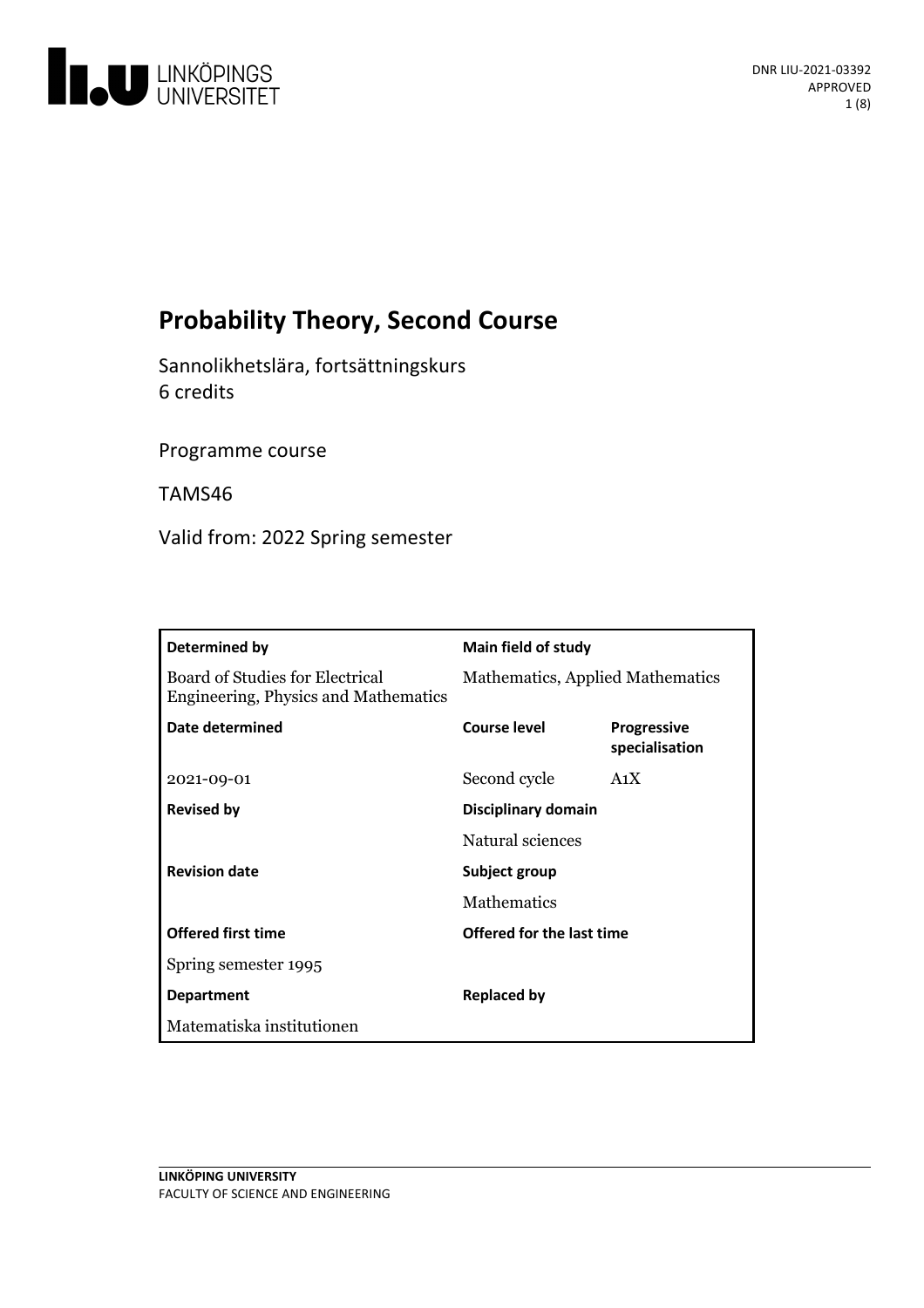# Specific information

The course is offered every second year, even years.

# Course offered for

- Master of Science in Industrial Engineering and Management
- Master of Science in Applied Physics and Electrical Engineering
- Master of Science in Industrial Engineering and Management International
- Master of Science in Applied Physics and Electrical Engineering International
- Bachelor's Programme in Mathematics
- Master's Programme in Mathematics

## Prerequisites

Linear algebra and multivariate analysis. Basic courses in probability and statistics.

## Intended learning outcomes

The course gives knowledge of probability theory at an advanced undergraduate level. After completing the course the student will be expected to be able to:

- describe advanced concepts and theorems of probability theory, e.g., different kinds of stochastic convergence and the Cramer-Slutsky theorem, and to prove some of the theorems.<br>• construct and analyse probabilistic mode
- 
- 
- methods, e.g., characteristic functions and conditioning.<br>• describe and prove some basic theorems of statistics.<br>• understand and assess probabilistic models and analyses occurring in other undergraduate courses, research reports, or the media.
- follow a graduate course in probability theory, and an advanced undergraduate course in statistics.

## Course content

The transformation theorem. Conditioning. Probability generating function, moment generating function, characteristic function. Order statistics. The multivariate normal distribution, in particular orthogonal transformations and quadratic forms. Convergence concepts, e.g., convergence almost surely, in probability, in r-mean, and in distribution. The Borel-Cantelli lemma and the continuity theorem. The law of large numbers and the central limit theorem. The Cramer-Slutsky theorem.

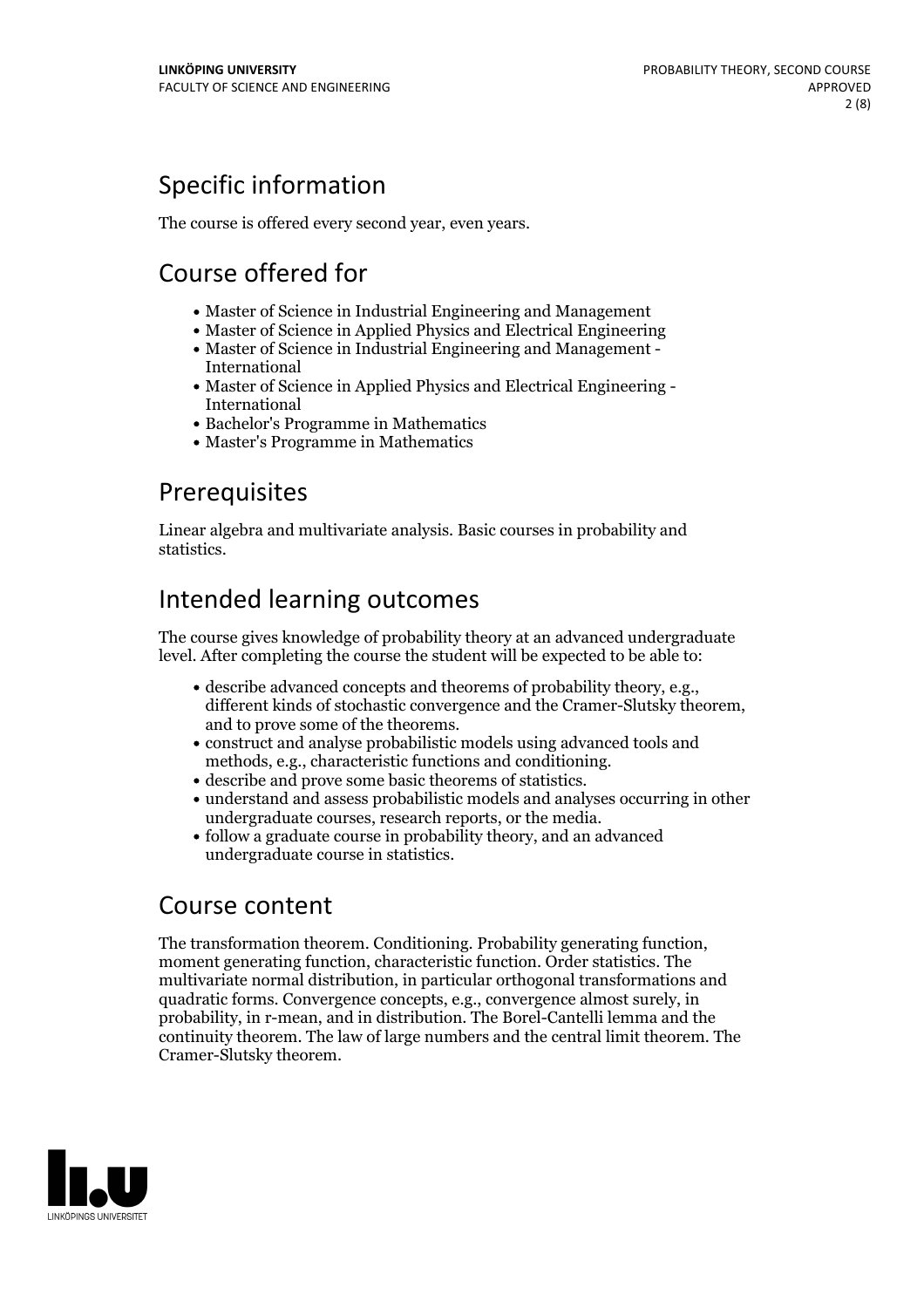## Teaching and working methods

Teaching is performed in groups and consists of lessons dealing with theory and exercises.

## Examination

TEN<sub>1</sub> Written examination 6 credits U, 3, 4, 5

## Grades

Four-grade scale, LiU, U, 3, 4, 5

## Other information

### **About teaching and examination language**

The teaching language is presented in the Overview tab for each course. The examination language relates to the teaching language as follows:

- If teaching language is "Swedish", the course as a whole could be given in Swedish, or partly in English. Examination language is Swedish, but parts
- of the examination can be in English. If teaching language is "English", the course as <sup>a</sup> whole is taught in English. Examination language is English. If teaching language is "Swedish/English", the course as <sup>a</sup> whole will be
- taught in English if students without prior knowledge of the Swedish language participate. Examination language is Swedish or English depending on teaching language.

### **Other**

The course is conducted in a manner where both men's and women's experience and knowledge are made visible and developed.

The planning and implementation of a course should correspond to the course syllabus. The course evaluation should therefore be conducted with the course syllabus as a starting point.

If special circumstances prevail, the vice-chancellor may in a special decision specify the preconditions for temporary deviations from this course syllabus, and delegate the right to take such decisions.

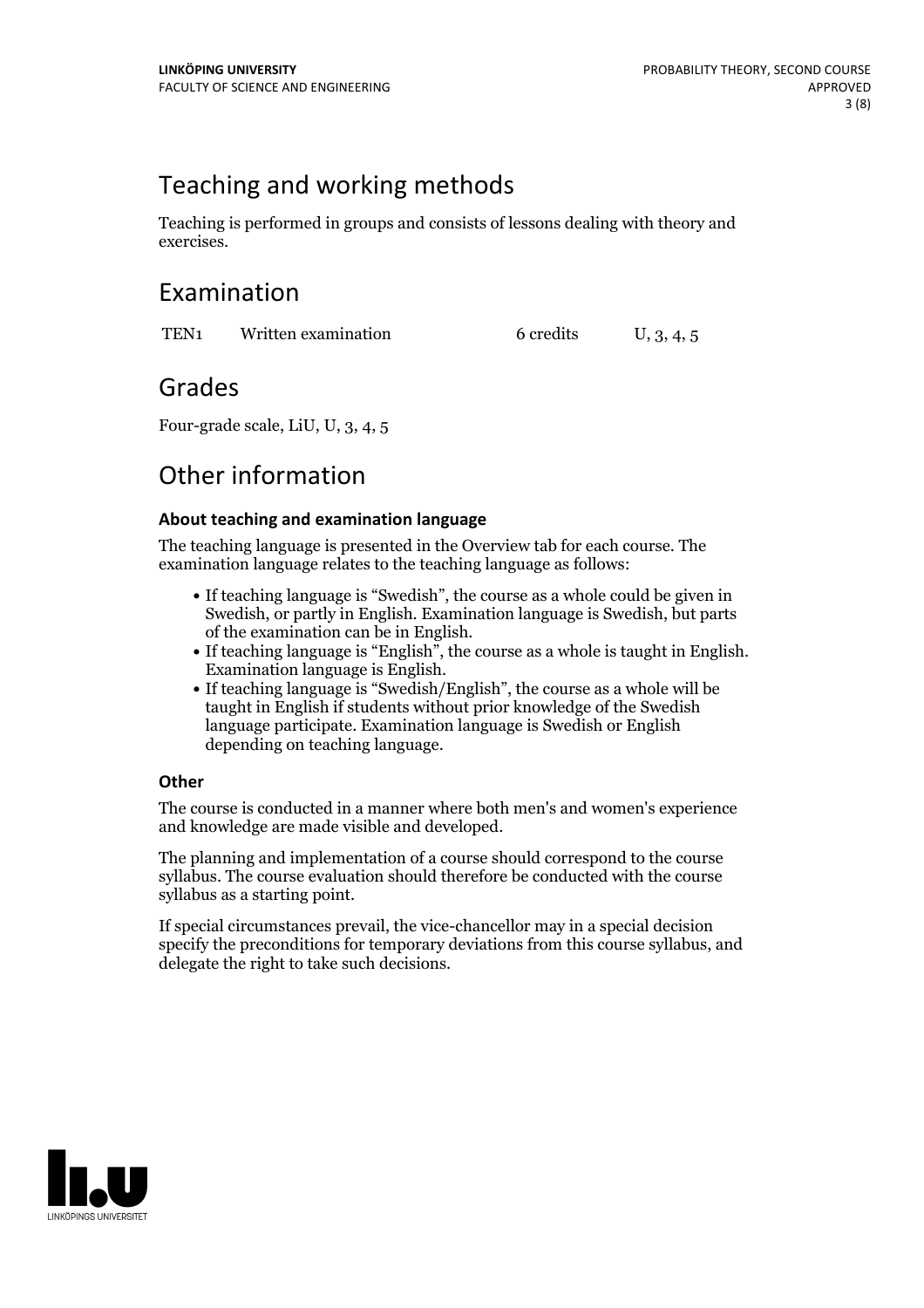## **Common rules**

### Course syllabus

A syllabus must be established for each course. The syllabus specifies the aim and contents of the course, and the prior knowledge that a student must have in order to be able to benefit from the course.

### Timetabling

Courses are timetabled after a decision has been made for this course concerning its assignment to a timetable module.

### Interruption in and deregistration from a course

The LiU decision, Guidelines concerning confirmation of participation in education (Dnr LiU-2020-02256), states that interruptions in study are to be recorded in Ladok. Thus, all students who do not participate in a course for which they have registered must record the interruption, such that the registration on the course can be removed. Deregistration from or interrupting a course is carried out using <sup>a</sup> web-based form: https://www.lith.liu.se/for- [studenter/kurskomplettering?l=en.](https://www.lith.liu.se/for-studenter/kurskomplettering?l=en)

### Cancelled courses and changes to the course syllabus

Courses with few participants (fewer than 10) may be cancelled or organised in a manner that differs from that stated in the course syllabus. The Dean is to deliberate and decide whether a course is to be cancelled or changed from the course syllabus.

### Guidelines relating to examinations and examiners

For details, see Guidelines for education and examination for first-cycle and second-cycle education at Linköping University, Dnr LiU-2020-04501 [\(http://styrdokument.liu.se/Regelsamling/VisaBeslut/917592\)](http://styrdokument.liu.se/Regelsamling/VisaBeslut/917592).

An examiner must be employed as a teacher at LiU according to the LiU Regulations for Appointments, Dnr LiU-2021-01204 [\(https://styrdokument.liu.se/Regelsamling/VisaBeslut/622784](https://styrdokument.liu.se/Regelsamling/VisaBeslut/622784)). For courses in second-cycle, the following teachers can be appointed as examiner: Professor (including Adjunct and Visiting Professor), Associate Professor (including Adjunct), Senior Lecturer (including Adjunct and Visiting Senior Lecturer), Research Fellow, or Postdoc. For courses in first-cycle, Assistant Lecturer (including Adjunct and Visiting Assistant Lecturer) can also be appointed as examiner in addition to those listed for second-cycle courses. In exceptional cases, a Part-time Lecturer can also be appointed as an examiner at both first- and second cycle, see Delegation of authority for the Board of Faculty of Science and Engineering.

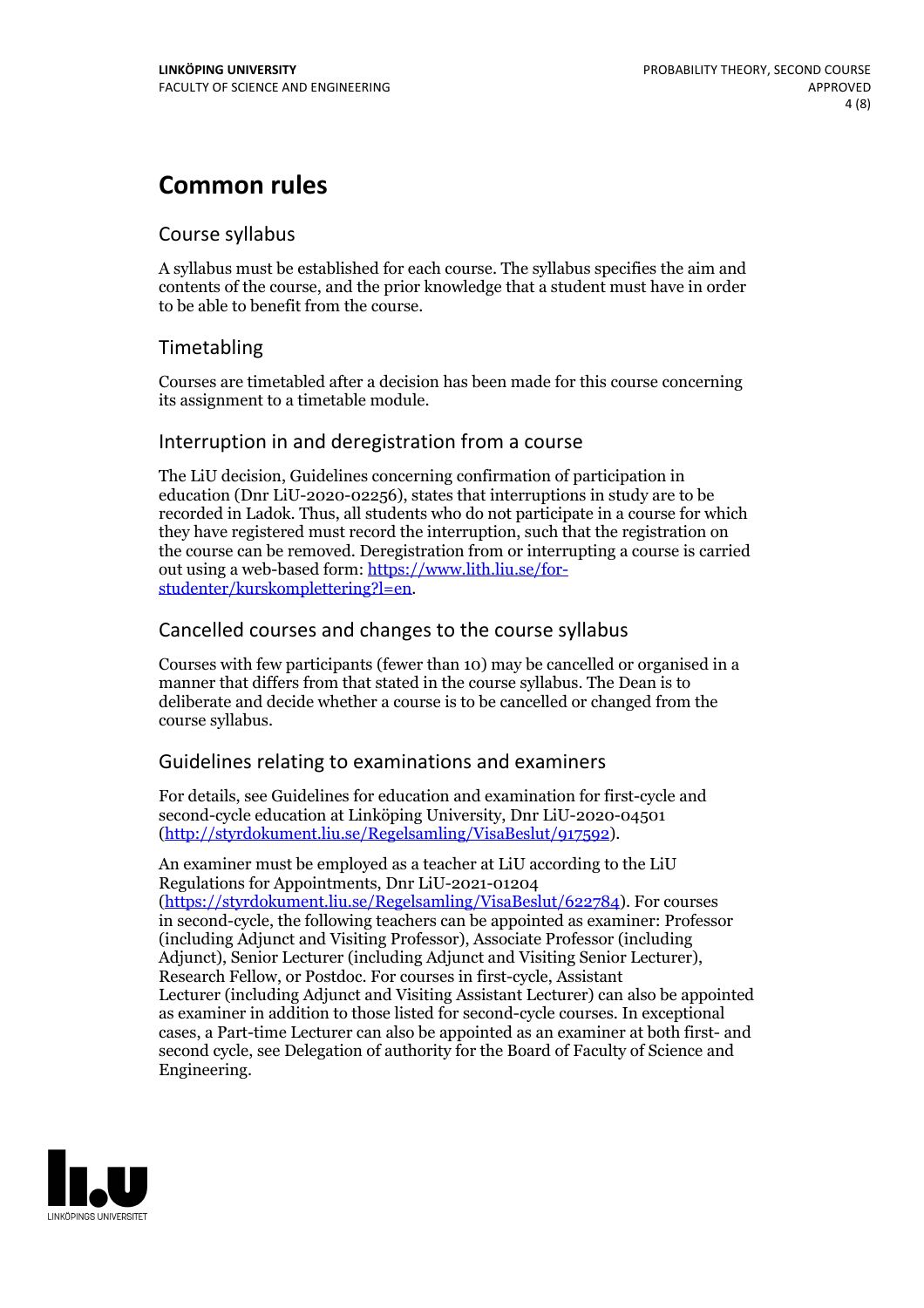### Forms of examination

### **Principles for examination**

Written and oral examinations and digital and computer-based examinations are held at least three times a year: once immediately after the end of the course, once in August, and once (usually) in one of the re-examination periods. Examinations held at other times are to follow a decision of the faculty programme board.

Principles for examination scheduling for courses that follow the study periods:

- courses given in VT1 are examined for the first time in March, with re-examination in June and August
- courses given in VT2 are examined for the first time in May, with re-examination in August and October
- courses given in HT1 are examined for the first time in October, with re-examination in January and August
- courses given in HT2 are examined for the first time in January, with re-examination in March and in August.

The examination schedule is based on the structure of timetable modules, but there may be deviations from this, mainly in the case of courses that are studied and examined for several programmes and in lower grades (i.e. 1 and 2).

Examinations for courses that the faculty programme board has decided are to be held in alternate years are held three times during the school year in which the course is given according to the principles stated above.

Examinations for courses that are cancelled orrescheduled such that they are not given in one or several years are held three times during the year that immediately follows the course, with examination scheduling that corresponds to the scheduling that was in force before the course was cancelled or rescheduled.

When a course, or a written examination (TEN, DIT, DAT), is given for the last time, the regular examination and two re-examinations will be offered. Thereafter, examinations are phased out by offering three examinations during the following academic year at the same times as the examinations in any substitute course. If there is no substitute course, three examinations will be offered during re- examination periods during the following academic year. Other examination times are decided by the faculty programme board. In all cases above, the examination is also offered one more time during the academic year after the following, unless the faculty programme board decides otherwise. In total, 6 re-examinations are offered, of which 2 are regular re-examinations. In the examination registration system, the examinations given for the penultimate time and the last time are denoted.

If a course is given during several periods of the year (for programmes, or on different occasions for different programmes) the faculty programme board or boards determine together the scheduling and frequency of re-examination occasions.

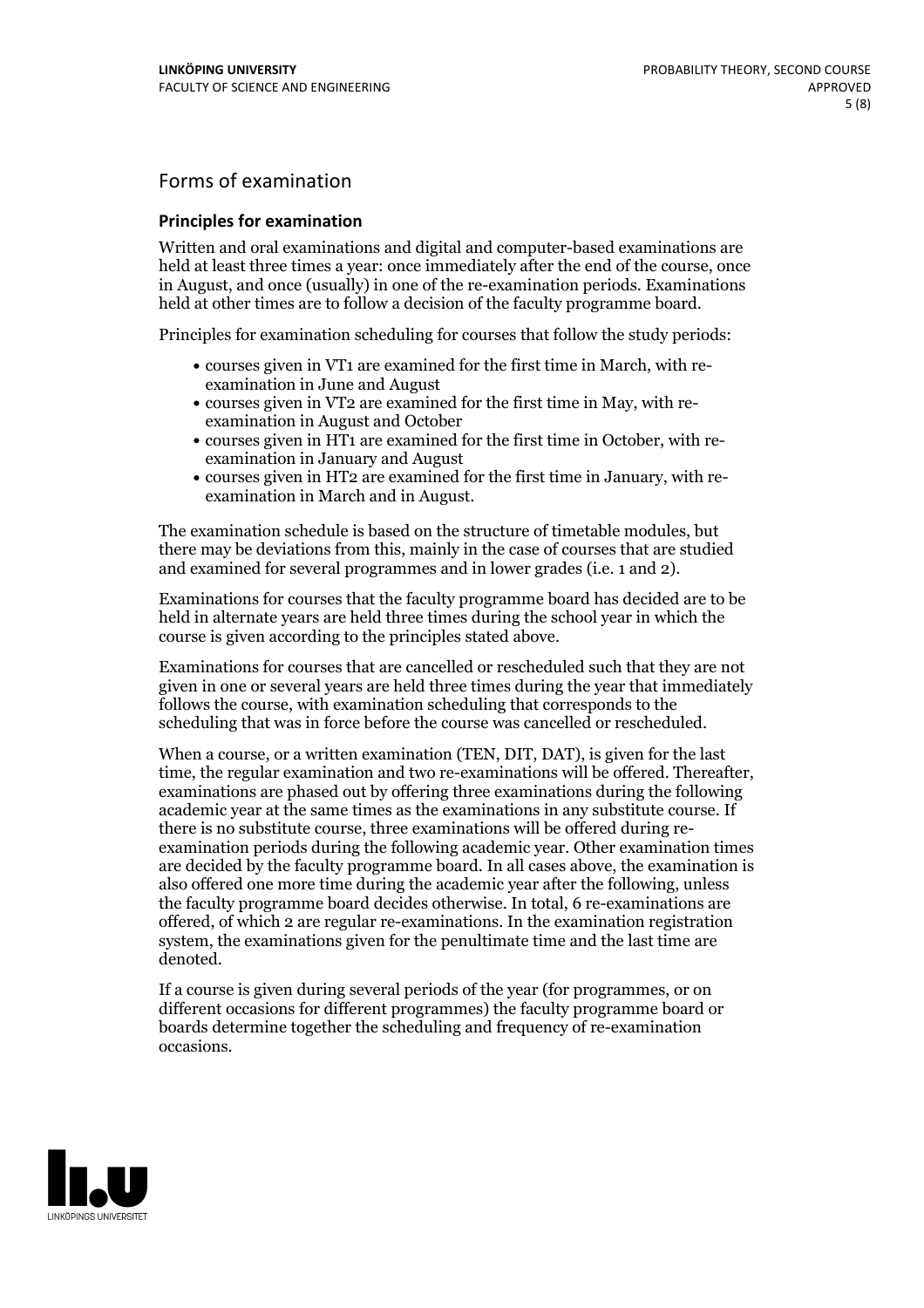### **Retakes of other forms of examination**

Regulations concerning retakes of other forms of examination than written examinations and digital and computer-based examinations are given in the LiU guidelines for examinations and examiners, [http://styrdokument.liu.se/Regelsamling/VisaBeslut/917592.](http://styrdokument.liu.se/Regelsamling/VisaBeslut/917592)

#### **Course closure**

For Decision on Routines for Administration of the Discontinuation of Educational Programs, Freestanding Courses and Courses in Programs, see DNR LiU-2021-04782. After a decision on closure and after the end of the discontinuation period, the students are referred to a replacement course (or similar) according to information in the course syllabus or programme syllabus. If a student has passed some part/parts of a closed program course but not all, and there is an at least partially replacing course, an assessment of crediting can be made. Any crediting of course components is made by the examiner.

#### **Registration for examination**

In order to take an written, digital or computer-based examination, registration in advance is mandatory, see decision in the university's rule book [https://styrdokument.liu.se/Regelsamling/VisaBeslut/622682.](https://styrdokument.liu.se/Regelsamling/VisaBeslut/622682) An unregistered student can thus not be offered a place. The registration is done at the Student Portal or in the LiU-app during the registration period. The registration period opens 30 days before the date of the examination and closes 10 days before the date of the examination. Candidates are informed of the location of the examination by email, four days in advance.

#### **Code of conduct for students during examinations**

Details are given in a decision in the university's rule book: <http://styrdokument.liu.se/Regelsamling/VisaBeslut/622682>.

#### **Retakes for higher grade**

Students at the Institute of Technology at LiU have the right to retake written examinations and digital and computer-based examinations in an attempt to achieve a higher grade. This is valid for all examination components with code "TEN", "DIT" and "DAT". The same right may not be exercised for other examination components, unless otherwise specified in the course syllabus.

A retake is not possible on courses that are included in an issued degree diploma.

#### **Grades**

The grades that are preferably to be used are Fail (U), Pass (3), Pass not without distinction  $(4)$  and Pass with distinction  $(5)$ .

- Grades U, 3, 4, 5 are to be awarded for courses that have written or digital examinations.<br>• Grades Fail (U) and Pass (G) may be awarded for courses with a large
- degree of practical components such as laboratory work, project work and

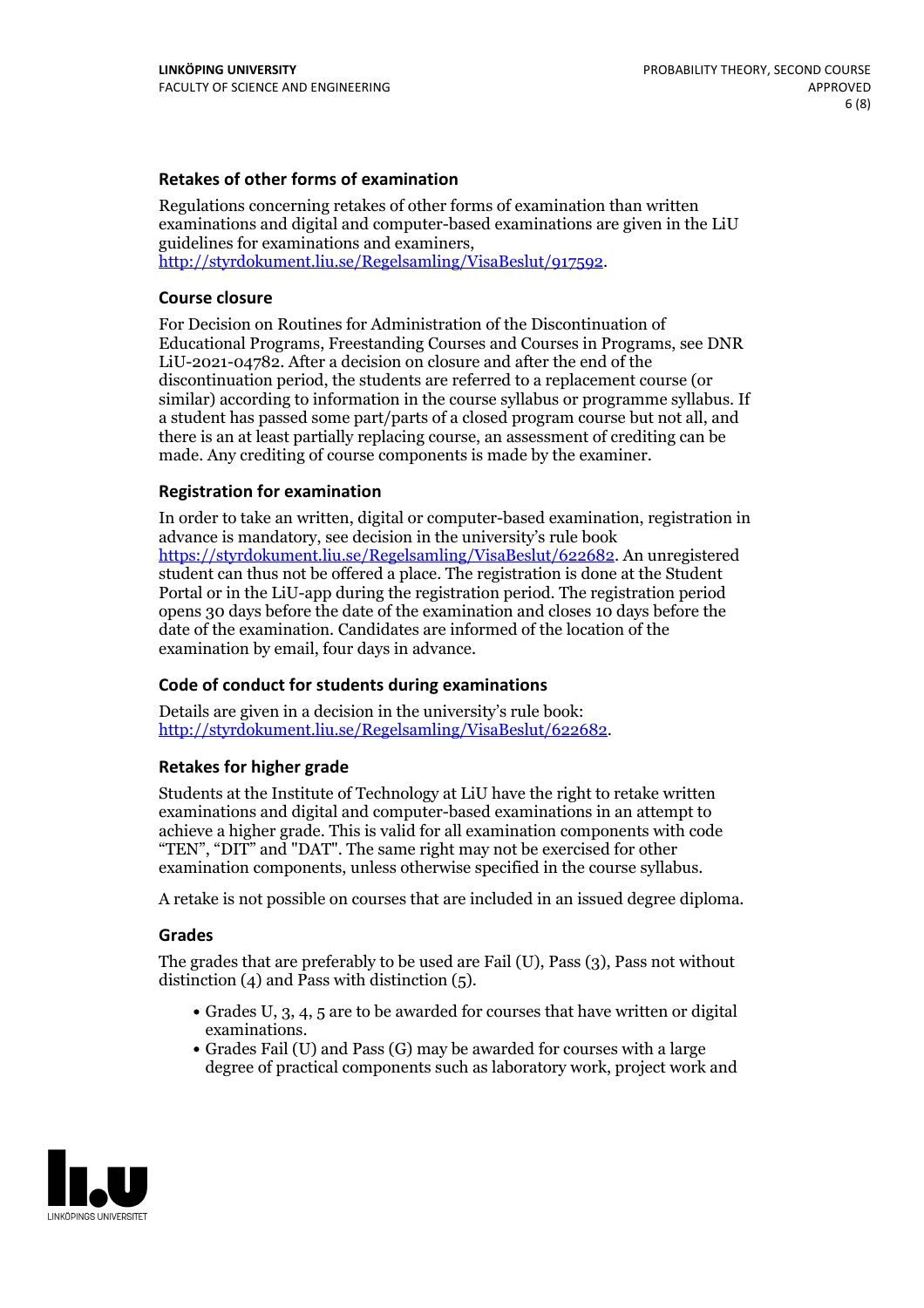group work.<br>• Grades Fail (U) and Pass (G) are to be used for degree projects and other independent work.

### **Examination components**

The following examination components and associated module codes are used at the Faculty of Science and Engineering:

- Grades U, 3, 4, 5 are to be awarded for written examinations (TEN) and
- digital examinations (DIT).<br>• Examination components for which the grades Fail (U) and Pass (G) may be awarded are laboratory work (LAB), project work (PRA), preparatory written examination (KTR), digital preparatory written examination (DIK), oral examination (MUN), computer-based examination (DAT), home
- assignment (HEM), and assignment (UPG).<br>• Students receive grades either Fail (U) or Pass (G) for other examination components in which the examination criteria are satisfied principally through active attendance such as tutorial group (BAS) or examination item
- (MOM).<br>• Grades Fail (U) and Pass (G) are to be used for the examination components Opposition (OPPO) and Attendance at thesis presentation (AUSK) (i.e. part of the degree project).

In general, the following applies:

- 
- Mandatory course components must be scored and given <sup>a</sup> module code. Examination components that are not scored, cannot be mandatory. Hence, it is voluntary to participate in these examinations, and the voluntariness must be clearly stated. Additionally, if there are any associated conditions to
- the examination component, these must be clearly stated as well.<br>• For courses with more than one examination component with grades U,3,4,5, it shall be clearly stated how the final grade is weighted.

For mandatory components, the following applies (in accordance with the LiU Guidelines for education and examination for first-cycle and second-cycle education at Linköping University,<br>[http://styrdokument.liu.se/Regelsamling/VisaBeslut/917592\)](http://styrdokument.liu.se/Regelsamling/VisaBeslut/917592):

If special circumstances prevail, and if it is possible with consideration of the nature of the compulsory component, the examiner may decide to replace the compulsory component with another equivalent component.

For possibilities to alternative forms of examinations, the following applies (in accordance with the LiU Guidelines for education and examination for first-cycle [http://styrdokument.liu.se/Regelsamling/VisaBeslut/917592\)](http://styrdokument.liu.se/Regelsamling/VisaBeslut/917592):

If the LiU coordinator for students with disabilities has granted a student the right to an adapted examination for a written examination in an examination hall, the student has the right to it.